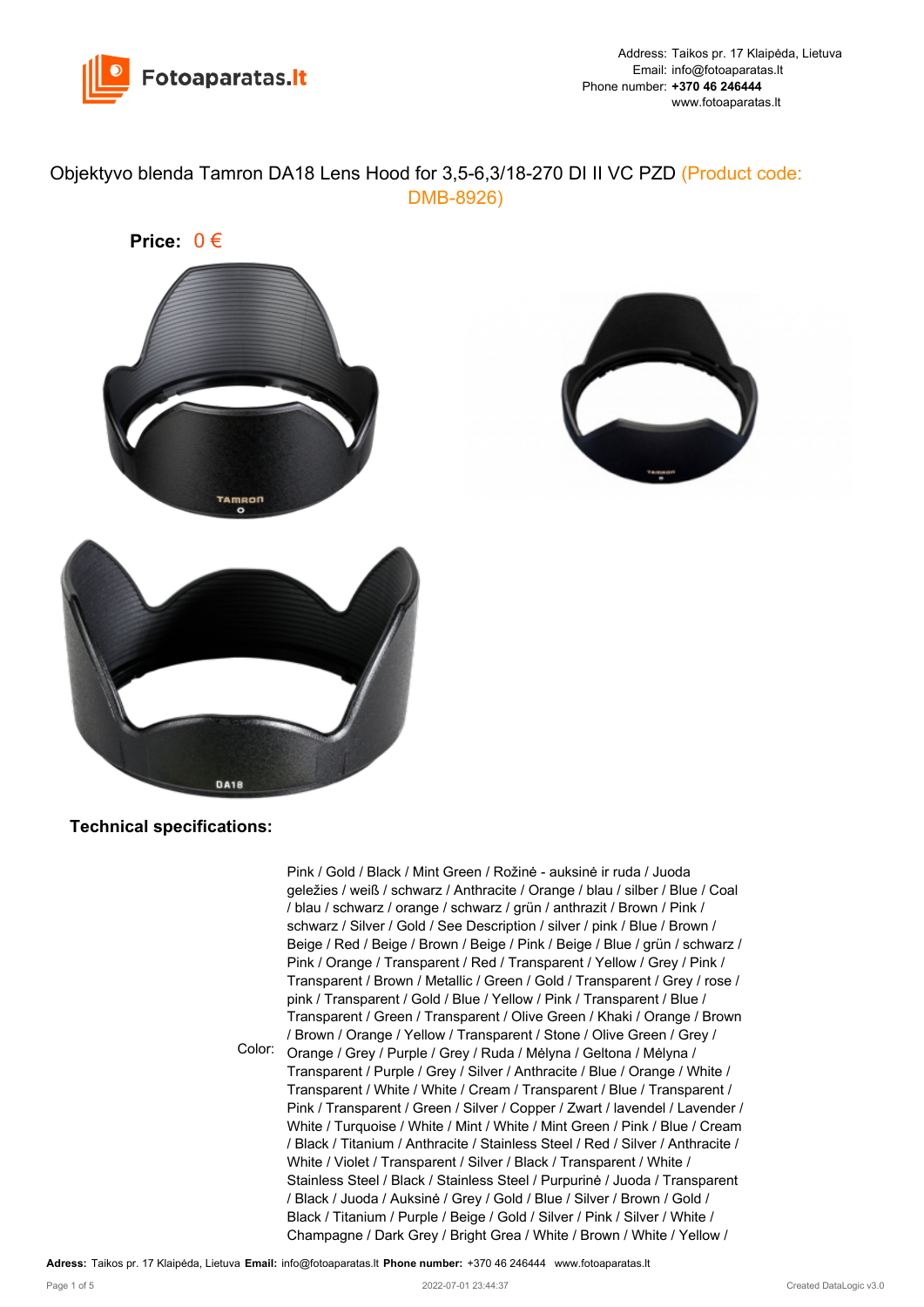Silver / Green / White / Black / Orange / Cherry / White / Transparent / Anthracite / Grey / White / Anthracite / Light Grey / Anthracite / Brown / Grey / gris / marrón / Light Grey / Black / Grey / Anthracite / Light Grey / Dark Grey / Pilka / Champagne / Black / Silver / Turquoise / Pink / Yellow / Green / Orange / Beige / Black / Juoda / Magenta / Pilka / Oranžinė / Green / Grey / Orange / Black / Mėlyna / Balta / Pink / Grey / Green / Black / Pilka / Raudona / Grey / Yellow / Black / Turquoise / Pilka / Mėlyna / Silver / Grey / Silver / Red / Turquoise / White / Blue / Green / Grey / Green / Purple / White / Pilka / Balta / Turquoise/Green / Green / Blue / Champagne / Silver / Anthracite / Silver / Anthracite / Black / Orange / Yellow / Blue/ Orange / Grey / Purple / Silver / Titan / Violet / Pink / Green / Silver / Sidabrinė mėlyna / Pink / White / Purple / Silver / Black / Copper / Turquoise / Silver / Walnut / Slver / Silver / White / Silver / Brown / Wood / Juoda / Rožinė / Balta / Rožinė / Blue / Red / Juoda / Ruda / Spalvota / Balta / Raudona / Sidabrinė / Ruda / Sidabrinė / Oranžinė / Raudonmedžio / Beech / Plieno / Mėlyna / pilka / Žalia / Juoda / Žalia / kaki / Colours Assorted / Pink / Black / Brown / Silver / Balta, žalia / Juoda su rožiniu laikikliu / Juoda su žaliu laikikliu / Chocolate Black IMR with Hairline / Nerūdijančio plieno ir juoda / Juoda ir rožinė / Balta ir oranžinė / Green/White / Peppermint / Indigo / Concrete / Ruda / Corn / Juoda su mėlynu propeleriu / White/Inox / Tamsi metalo / Forest / Light Blue / Tomato / Graphite Silver, Anodized aluminum / Kremo / Balta su juodu rėmu / Elektrinė metalo / Nerūdijančio plieno rėmas / Balta ir auksinė / Kreminė balta / Balta ir rožinė / Tamsaus medžio / Tamsiai juoda ir chromuoto vario / All Black / Amber / Black Pearl / • Priekinis kraštas: Juoda • Galinis dangtis: Juoda • Pagrindas: Juoda • Paviršius: Tekstūra / Šlifuoto metalo, Išgraviruotas skydelis / perlų metalo / Black, Grey / Plienas / Plieaninė / Stainless steel, Silver / Stiklas/Nerūdijantis plienas / Žėrinti mėlyna / Matt Black / Silver/Green / Ember Orange / Hunter Green / Apple Green / Blackberry / Tobacco / Clear / Coffee Milk/Grey / Dark Brown / Coloured / Balta / Auksinė / Ash Grey / Metalico Black / Denim blue / Electric aqua / Khaki / Ink Black / Silver metal, black / Metallic gray / White Grey / Star White / Silent grey / New Blue / Brushed aluminium / Brushed metal red / Grass Green / Metal/black / Silver, Stainless steel / Stainless steel / Black / Bright copper / Deep Black and Titanium / Star White, black and red / Oyster Metallic / Silver and Black / Lava Red / Inox - Fingerprint Proof / Silver-Metallic / Blue-Lilac-Metallic / White/Violet / Color: Black and dark blueFinishing: Silver lacquer and rubber / Black and red / brushed metal - black / Steel/black / Black and grey / Brushed metal Engraved panel / Dark Night / White and violet / Black with orange details / Black with grey details / black-white / Star white and resilient blue / Glossy Black & Purple gradient / Colour : Bianco Handle colour : White Handle type : Flush / Polished stainless steel / metal / Chrome red / Chrome blue / PC high gloss and matt / Black and Chrome / Black, Stainless steel / Black - Stainless steel / Forest Green / Gun Metal / Silver and Metal Frames / Dark grey / brilliant white / Glass clear / Glossy White/ Anthrazite / Light Green / Cognac brown / Flacon blue / Star blue / Brushed metal champagne / Primary red / Sparkling blue / Bright blue / White and yellow / Black, metal and red / Deep black and green / White and blue / Olive green metal / Aluminium Grey / White, black and red / Bright green / Silver & Orange / White/Beige / Matt White / Black and stainless steel / Black/Orange/White / Olive / Basalt Black / Beige/Brown / Papaya / Brushed metal / Cover Black / Body light grey / White and beige / Silver/Blue / Doors-Black with silver extrusion; Frame-Black / Black/Purple / Ivory / Black/Mint / Šviesiai žalia / Light Grey/Mid Grey / Grey/Oak / Aluminum Finish / Carbonite / Graphite / Brushed metal and black / Sidabrinė / Black/Light Grey/Grey/Red / Dark Red / Bamboo / Smoke / Burnt Umbra / Black/Metallic/Red / SILVER/WHITE / Nerūdijanči o plienio / Classic / Metal Dust / Berėmis baltas stiklas / Sodri juoda su sidabro spalvos akcentais / Nerūdijnačio plieno / All Black / Juoda/Oranžinė / Sidabrinė/Mėlyna / Nerūdijančio plieno/Balta / Juoda/Raudona/Geltona/Žalia / Nerūdijančio plieno/Sidabrinė / Yelow/Black, / Vanilla / Cyan Blue / Bambukas / Nerūdijnačio plieno / Iron Gray / Baltas/Sidabrinis korpusas / Juoda/Raudonas / Raudona/Nerūdijančio plieno / Juoda-žalia / Aliuminio ir balto stiklo /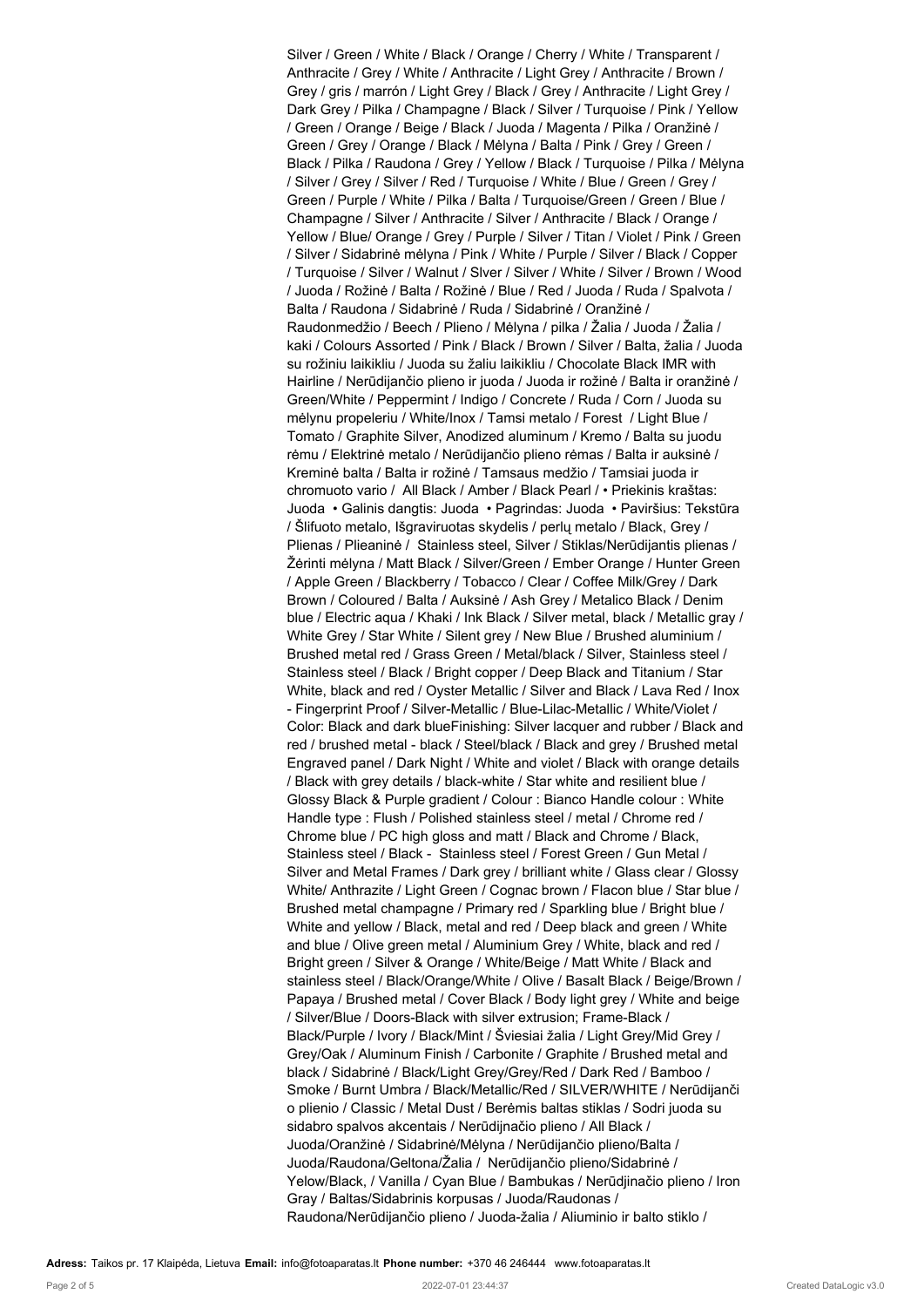Rožinė-balta / Tamsi sidabrinė/Juoda / Juodos spalvos grūdinto stiklo durų paviršius; šonai dažyti pilka metallic spalva / Su lūpomis / Juoda+Juodas stiklas / Sidabrinė/Balta / Violetinė/Balta / Metalo/Juodas / Gėlėtos / Plieno juoda / Metalinis / Juoda - Raudona (burgundiška) / Mėlynas stiklas / Nerūdijančio plieno/Sidabrinė / Ruda/Balta / Medžio / Mėlyna ir violetinė / Balta/Pilka/Raudona / Korpusas: juodas; Pagrindas: pilkas / Permatoma/Balta / Mėlyna + Sidabras / Šviesiai sidabrinė / Rožinė (Fuschia) / pilkas / Balta/Rožinė / Tviskančiai balta ir rusvai gelsva / Avietinė / Avena 51 / Žalsva / Šviesiai žalia / Black/Red / Balta, raudona, juoda / Pilka, balta / Rožinė, žalia, violetinė / Raudona, oranžinė, geltona, žalia / Balta, geltona / Pilka, oranžinė / Geltona, ruda / Pilka, melsva, kreminė / Žalia, pilka, balta / Platinos / Skaidrus viršelis / Sidabrinė, akmens spalva / Pilka, juoda / Balta, kreminė, pilka / Matinė raudona / Raudonai purpurinė / Metalinė pilka / Balta, rožinė / Juoda, Pilka / Aliuminio spalva / Blizgi violetinė / Blizgi purpurinė / Balta, mėlyna / Matte black/green / Blizgi juoda ir soft touch / Nerūdijančio plieno/ Juoda / Metalo sidabrinė / Rausva / Violet / rožinis / Dujų suvartojimas 150 g / h / Dujų suvartojimas 73 gr/h / Blizgi juoda + tekstūra / Brown su ruda odine apyranke / Blizgi juoda + minkštos gumos apdaila / White/Red / Oranžinė, raudona ir pilka / Balta su chromuotomis durimis / Metalo auksinė / Balti ašmenys, juoda rankena / Žalia ir balta / Švelni matinė turkio (mėlyna) / Balta ir mėlyna/violetinė / Alyvuogių / Sidabrinė ir metalo / Balta ir pilka /

Wireless Alarm Centre / Electronic Diary / Headband Magnifier / Insect Trap / Hand- / Stand Magnifier / Hand Magnifier / Desk Magnifier / Reading Aid Digital / Mini PC / Bluetooth Dongle / Painting Set / Puzzle Glue / 3D Puzzle / Puzzle / Strategy Game / Mandala Designer / Hot Shoe Adapter / Diržas ant krutinės / Housing with Lens Attachment / 5.1-System / Audio Mixer / VHS Cassette / Jackets / Internal Mounting Kit / Memory Card Cover / Memory Card Box / Memory Card Labels / Atminties kortelių dėklai / WLAN Network Adapter / Bellow Accessories / Classic Photography Accessories / Bellows / Slide Accessories / Film Equipment / WiFi adapteriai / Camera Dummy / Lock / Monitoring Accessory / Glas Break Alarm / Alarm Sensor Door & Window Contact / Alarm Sensor / Security Camera / Radiator Bleeder / Radiator Valve Adapter / Radio Anemometer / Wireless Rain Gauge / Wireless Temperature Gauge / Wireless Weather Station / Wireless Temperature / Moisture Meter / Antenna / Emergency Button / Wireless Shock Sensor / Wireless Motion Detector / Wireless Alarm Siren / Wireless Alarm Sensor / Wireless Smoke Detector / Wireless Gas Detector / Wireless Water Leak Sensor / Wireless Security Camera / Wireless Socket / Actuator / Thermostat / Wireless Sensor / Radio Control Unit / Wireless Thermostat / Interconnected Light Control / Interconnected Indoor Lighting / Interconnected Outdoor Lighting / Wireless Alarm System / Wireless

Type:

Alarm System Set / Daylight / Infrared Lamp / Smoker / Kettle Grill / Spray Lance / Sprayer / Spray / Garden Shower / Hose Reel / Hose Box / Sprinkler Boogie / Spray Sprinkler / Circular Sprinkler / Sprinkler Hose / Rectangular Sprinkler / Submersible Pump / Garden Pump / Air Purifier / Glove / Fangkorb / Animal Repeller / Anti Insect / Tool Rack / Garden waste / Herb garden care / Herb Holders / Herb pot / Plough / Weeder / Grubber / Rake / Gutter cleaner / Branch Pruner / Fruit Picker / Saw / Tool Kit / Weed Puller / Patio Weeder / Hoe / Bulb Planter / Flower Fork / Flower Rake / Hand Trowel / Hand Held Spreader / Backpack Sprayer / Pressure Sprayer / Pump Sprayer / Gardeners´ Saw / Chopping Axe / Axe / Splitting Axe / Bow Saw / Lawn Edge Trimmer / Branch Shears / Pruning Scissors / Universal Shears / Garden Shears / Cleaning Detergents / Extension Tube & Adapter / Patio Cleaner / Brushes & Nozzles / Car Cleaning Set / Cleaning Cloth / Rubber Lip / Filter & Filter Bags / Drill Dust Catcher / Window Cleaner / Floor Mop / Push Sweeper / Broom / Leaf Vacuum / Leaf Blower / Leaf- Blower / Vacuum / Filament Cassette / Grass Collector / Sun and Rain Protection / Pole Pruners / Chain Saw / Cultivator / Scythe / T Handle / D-Shaped Handle / Y-D-Shaped Handle / Lawn Trimmer / Aerator / Cylinder Lawnmower / Robotic Lawn Mower / Lawn Mower / Gras / Shrub Shears / Gras Shears / Shrub Shears / Hedge Trimmer / Drill / Chisel and Bit Set / Multitool Attachment / Drill and Driver Set / Saw Blade Set / Drill Chuck /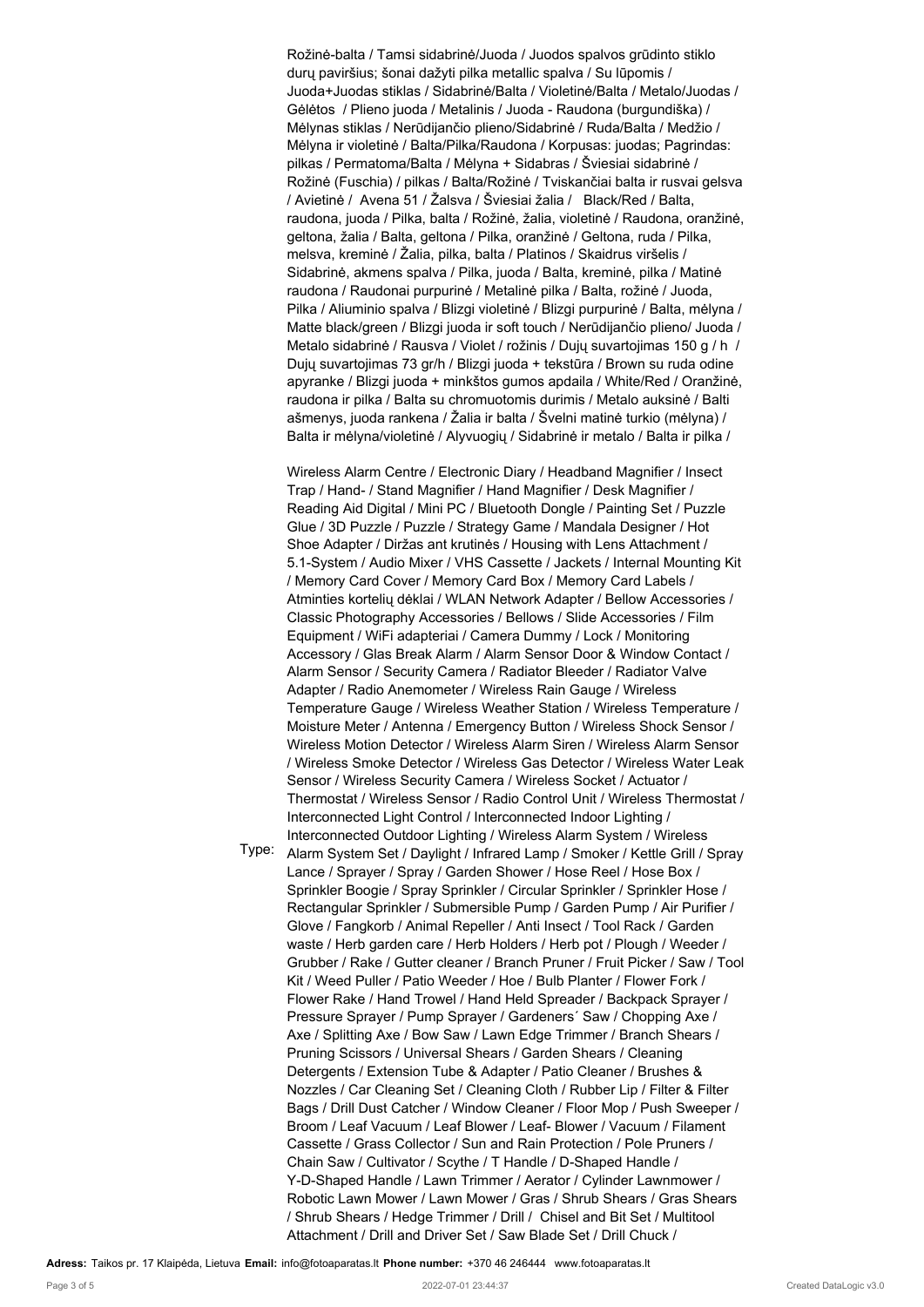Accessories Polisher / Sanding Belt Set / Sandpaper Set / Saw Table / Guide Rail / Storage Box / Measuring Tape / Scissors / Replacement Blade / General-Purpose Knife / Drill and Chisel Set / Bit Set / Multi-Tool / Brad Nailer / Hot Air Gun / Rotary Tool / Paint Spray Gun / Caulking Gun / Planer / Compressor / Tile Cutter / Milling Machine / Moisture Meter / Laser Rangefinder / Stapler / Wheel Sander / Multi Pad Sander / Straight Grinder / Disc Grinder / Orbital Sander / Belt Sander / Polisher / Random Orbit Sander / Delta Sanders / Sabre-/Jigsaw / Chop and Mitre Saw / Circular Table Saw / Reciprocating Saw / Recipro Saw / Hand-Held Circular Saw / Plunge Saw / Cut-Off-/Miter-/Table Saws / Jig saw / Hammer Drill Driver / Impact Wrench / Drill / Screwdriver / Percussion Drill / Drilling Machine / Chipping Hammer / Hammer Drill / Hammer Drill / Chipping Hammer / Dart Blaster / Water Blaster / Pools & Water Fun / Skateboard / Bobby Car / Accessory for Bobby Car / Lightsaber / Toy Car Set / Toy Medical Kit / Doll Head Hair Styling / Flipsie Figures & Sets / Childrens Supermarket / Toy Cash Register / Toy Lawn Mower / Spielküche / Toy Coffee Machine / Toy Workbench / Toy Tool / Barbie Doll / Baby Doll / Hopping Horse / Toy Phone / Puzzle Mate / Ball Pit / Fire Brigade / Brain Game / Skill Games / RC Toys / Electronic Pet / PMR Walkie-Talkie / Smartwatch / Toy Building Blocks / Indoor Sand / App-Controlled Toys / Transformer / Spare Part / Lap Counter / Control Unit & Accessories / Controller / Wireless / Track Extension / -Set / Vehicle / Railway / Slot Cars / - Accessories / DVM / Digital 8 / Poncho / Umbrella / Tent / Camouflage Tape / Folding Seat / Seat Cushion / Picture Cube / - Box / Creative Pen / Postcard Sticker / Magnetic Board / Magnet / Sticker / Memo Clip / Keychain / Glitter-/Snow Globe (Frame) / Wardrobe / Serving Tray / Photo Calendar / Picture Hangers / Penholder / Accessories / Spares / Body Cap / Cover / Underwater Housing Accessories / Notebook Pad / Protective Housing / Colour Ribbon for Desk Calculator / Colour Ribbon for Dot Matrix Printer / Drum / Toner / Drum Unit / Toner Cartridge / Seal Labels / Endless label / Rating Plate Labels / Security Labels / Deep Freez Labels / Number Labels / Tag Labels / Jewellery Labels / Computer Labels / Hole Edge Labels / Bottle Labels / File Labels / Name Tags / Suspension File Labels / Address Labels / Shipping Labels / CD/DVD/VHS/Diskette Labels / All-Purpose Labels / Colour Ribbon / Thermo Sublimation Paper / Mail Bags / Shipping Boxes / Enevelop / Self-Adhesive Film / Book Cover Film / Waste Bags / Sacks / Tape / Shipping Scale / Letter Scale / Pencil / Ball Pen / Pencil / Rollerball / Ball Pen / Fountain Pen / Lead / School Calculator / Business Calculator / Graphic Calculators / Scientific Calculator / Desk Calculator / Calculator / Office Paper and Data Media Shredders / Paper and Data Media Shredders / Home Paper Schredders / Office Paper Shredders / Circle Cutter / Guillotine Paper Cutter / Guillotine & Trimmer Paper Cutter / Trimmer Paper Cutter / Apsaugos nuo rūko / Spare Parts Set / LCD ekranėliai / Mikrofonai / Underwater Housing / - Accessories / Apsaugos ekranams / Display Trolley / Accessory Tray / Wall and Ceiling Mount / DSLR Monitor / Screen Recording / 3D Glasses Passive (Polarized) / 3D Glasses Active ( Shutter Technology) / Carrying Bag for Tripod Screen / Screens with Tripod / Projection Screen / TV Stand / Receiver & Transmitter / Rack / VHS-C / VHS Adapter / Transmitter / Connection Extension / HDMI Adapter / Interactive Kit / Filter / Cable / Cable Cover / WLAN Modul / WiHD Module / Loudspeaker / Blitzadapter / Blitzstandfuß / Infrarot-Klammer / Blitzschuh / Flügeltore / Zubehör Dauerlicht / Blitzschiene / Schutzglocke / Softbox Adapter / Flash Accessories / Schwenkneiger / Tripod Accessories Light / Snoot / Flash Light Shaper Set / Bouncer / Moveable Stand / Boom Stand / Umbrella Softbox / Set light modifier / Fresnel Box / Spot Snoot / Translucent Umbrella / Striplight-Softbox / Octagon Softbox / Softbox'ai / Reflex Umbrella / Beauty Dish / Honeycomb / Wireless / Infrared Remote Control / Blyksčių tvirtinimai / Power Pack - Connecting Cable / Studio Flash Remote Control / Video Light, Flash Light / Video apšvietimas / Žiedinis apšvietimas / Ring Flash / Studijinių blyksčių rinkiniai / Studijinės blykstės / Handle Mount Flash / Slave Flash Compact Camera / Žiedinės blykstės / Macro blykstės / Povandeninės blykstės / Standartinės blykstės / Panorama Plate / Laptop Support Plate / L